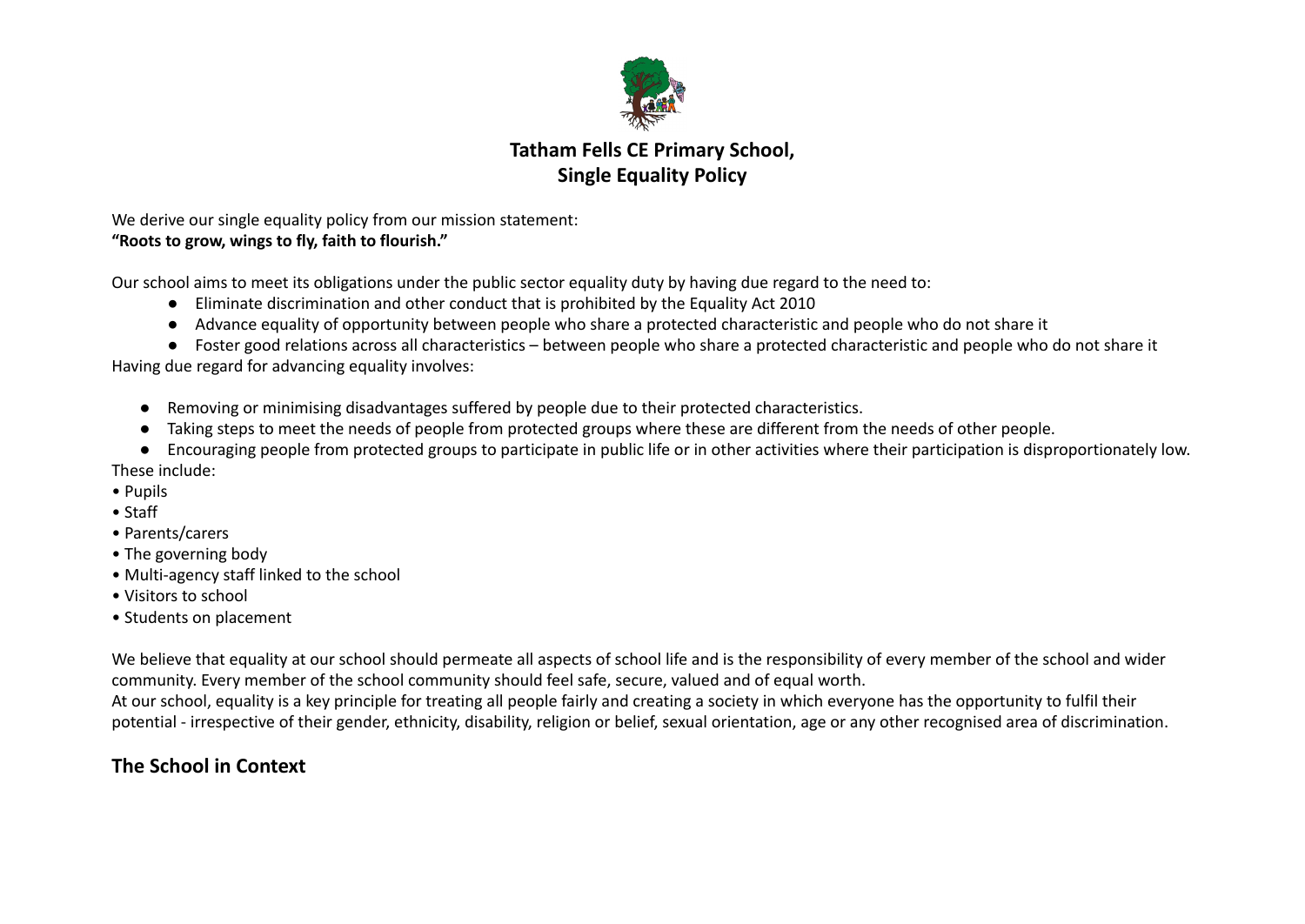

Our school has 26 boys and 16 girls. These are all white, a small minority are from a traveller background. The majority of children have English as their first language with a few other European language speakers. There are no minority ethnic groups represented on the school staff or governing body.

There are no pupils with a disability in school. The school is physically accessible with ramps at the back of school. There is step free access throughout school internally. There are looked after and previously looked after children in school.

### **Legislation and Guidance**

This document refers to the following legislation:

- The [Equality](http://www.legislation.gov.uk/ukpga/2010/15/contents) Act 2010, which introduced the public sector equality duty and protects people from discrimination
- The Equality Act 2010 (Specific Duties) [Regulations](http://www.legislation.gov.uk/uksi/2011/2260/contents/made) 2011, which require schools to publish information to demonstrate how they are complying with the public sector equality duty and to publish equality objectives

Other supporting documents are Department for Education (DfE) guidance: The Equality Act 2010 and schools: [https://assets.publishing.service.gov.uk/government/uploads/system/uploads/attachment\\_data/file/315587/Equality\\_Act\\_Advice\\_Final.pdf](https://assets.publishing.service.gov.uk/government/uploads/system/uploads/attachment_data/file/315587/Equality_Act_Advice_Final.pdf)

and the Equality and Human Rights Commission: Technical Guidance for Schools:

<https://www.equalityhumanrights.com/en/publication-download/technical-guidance-schools-england>

# **Ethos and Atmosphere**

- At our school, the leadership of the school community will demonstrate mutual respect between all members of the school community
- There is an *openness* of atmosphere which welcomes everyone to the school
- All within our school community will challenge any type of discriminatory and/or bullying behaviour, eg through unwanted attentions (verbal or physical) and unwelcome or offensive remarks or suggestions
- All pupils are encouraged to greet visitors to our school with friendliness and respect
- The displays around the school are of a high quality and reflect diversity across all aspects of equality of opportunity

● Provision is made to cater for the spiritual needs of all the children through planning of assemblies, classroom based and externally based activities as befits a church school.

Our school reflects the rural community in which it lies

# **Advancing equality of opportunity**

We are an inclusive school, working towards greater equality in the whole school community. We use the curriculum and teaching to enhance the self-esteem of all those it serves and to provide a learning environment in which each individual is encouraged to fulfil her or his potential.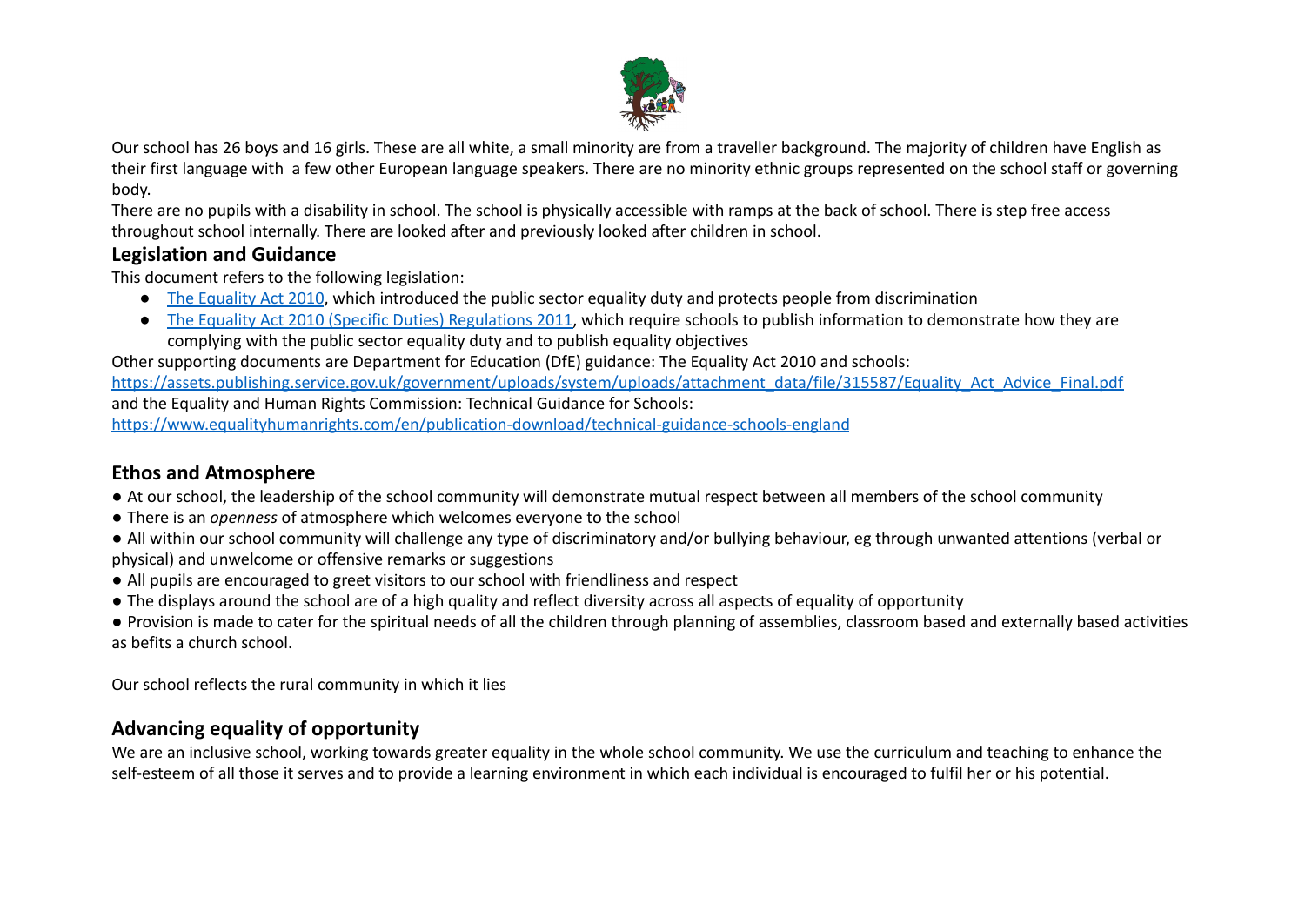

We make regular assessments of pupils' learning and use this information to track pupils' progress, as they move through the school. As part of this process, we regularly monitor the performance of different groups, to ensure that all groups of pupils are making the best possible progress. We use this information to adjust future teaching and learning plans, as necessary.

Resources are available to support groups of pupils where the information suggests that progress is not as good as it should be. The governing body receives regular updates on pupil performance information.

School performance information is compared to national data and Local Authority data, to ensure that pupils are making appropriate progress when compared to all schools, and to schools in similar circumstances.

As well as monitoring pupil performance information, we also regularly monitor a range of other information. This relates to:

- Attendance
- Exclusions and truancy
- The 9 protected characteristics of the Equality Act and all forms of bullying
- Parental involvement
- Participation in Extended Learning Opportunities

These are analysed by ethnicity, disability, gender and free school meals (FSM) as part of our annual action plan for our school improvement although none of these groups are significant in their number.

Our monitoring activities enable us to identify any differences in pupil performance and provide specific support as required, including pastoral support. This allows us to take appropriate action to meet the needs of specific groups in order to make necessary improvements.

Our School is also committed to providing a working environment free from discrimination, bullying, harassment and victimisation. We aim to recruit an appropriately qualified workforce and establish a governing body that is representative of all sections of our community in order to respect and respond to the diverse needs of our population.

We collect and analyse a range of profile information for our staff and governors including the annual school census. This can enable us to analyse, for example, applicants for employment, staff profiles, governing body profile, attendance at training events, disciplinary and grievance cases and staff appraisal/performance management.

We collect and analyse this data with due regard to confidentiality*.*

Due regard is given to the promotion of equality in the School Improvement Plan. The person responsible for the monitoring and evaluation of the policy and action plan is the Headteacher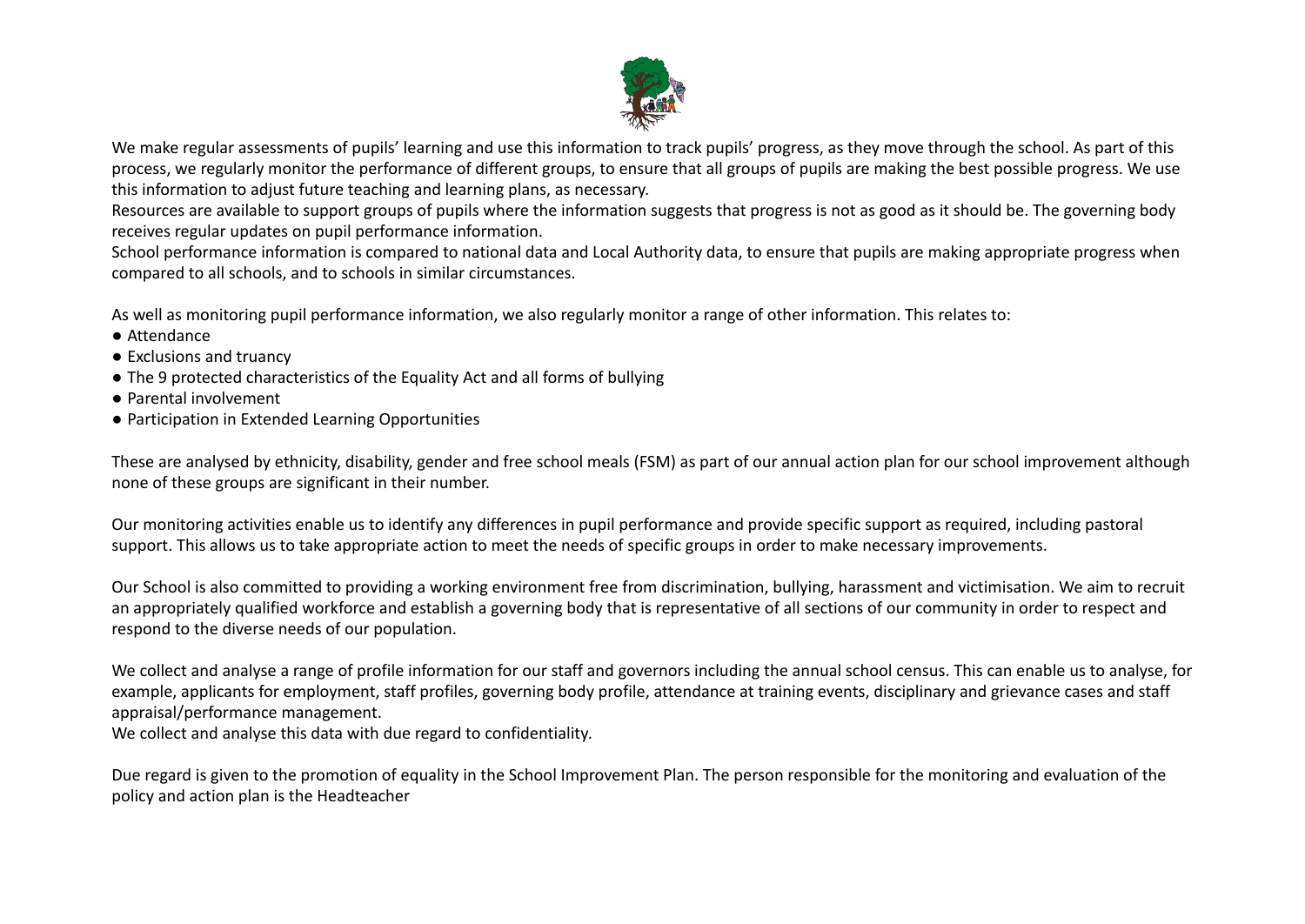

His role is to:

- Lead discussions, organise training, update staff in staff meetings, support discussions
- Work with the governing body on matters relating to equality
- Support evaluation activities that moderate the impact and success of this policy

# **Developing Best Practice**

### **Learning and Teaching**

We aim to provide all our pupils with the opportunity to succeed, and to reach the highest level of personal achievement. To do this, teaching and learning will:

- Provide equality of access for all pupils and prepare them for life in a diverse society
- Use materials that reflect a range of cultural backgrounds, without stereotyping
- Use materials to promote a positive image of and attitude towards disability and disabled people
- Promote attitudes and values that will challenge discriminatory behaviour
- Provide opportunities for pupils to appreciate their own culture and religions and celebrate the diversity of other cultures
- Use a range of sensitive teaching strategies when teaching about different cultural and religious traditions
- Develop pupils advocacy skills so that they can detect bias, challenge discrimination, leading to justice and equality
- Ensure that the whole curriculum covers issues of equality and diversity
- Where appropriate, promote and celebrate the contribution of different cultures to each subject taught
- Seek to involve all parents in supporting their child's education
- Provide educational visits and extended learning opportunities that involve all pupil groups
- Take account of the performance of all pupils when planning for future learning and setting challenging targets
- Make best use of all available resources to support the learning of all groups of pupils
- Identify resources and training that support staff development

### **Learning Environment**

There is a consistently high expectation of all pupils regardless of their gender, ethnicity, disability, religion or belief, sexual orientation, age or any other recognised area of discrimination. All pupils are encouraged to improve on their own achievements and not to measure themselves against others. Parents are also encouraged to view their own children's achievements in this light.

- Teacher enthusiasm is a vital factor in achieving a high level of motivation and good results from all pupils
- Adults in the school will provide good, positive role models in their approach to all issues relating to equality of opportunity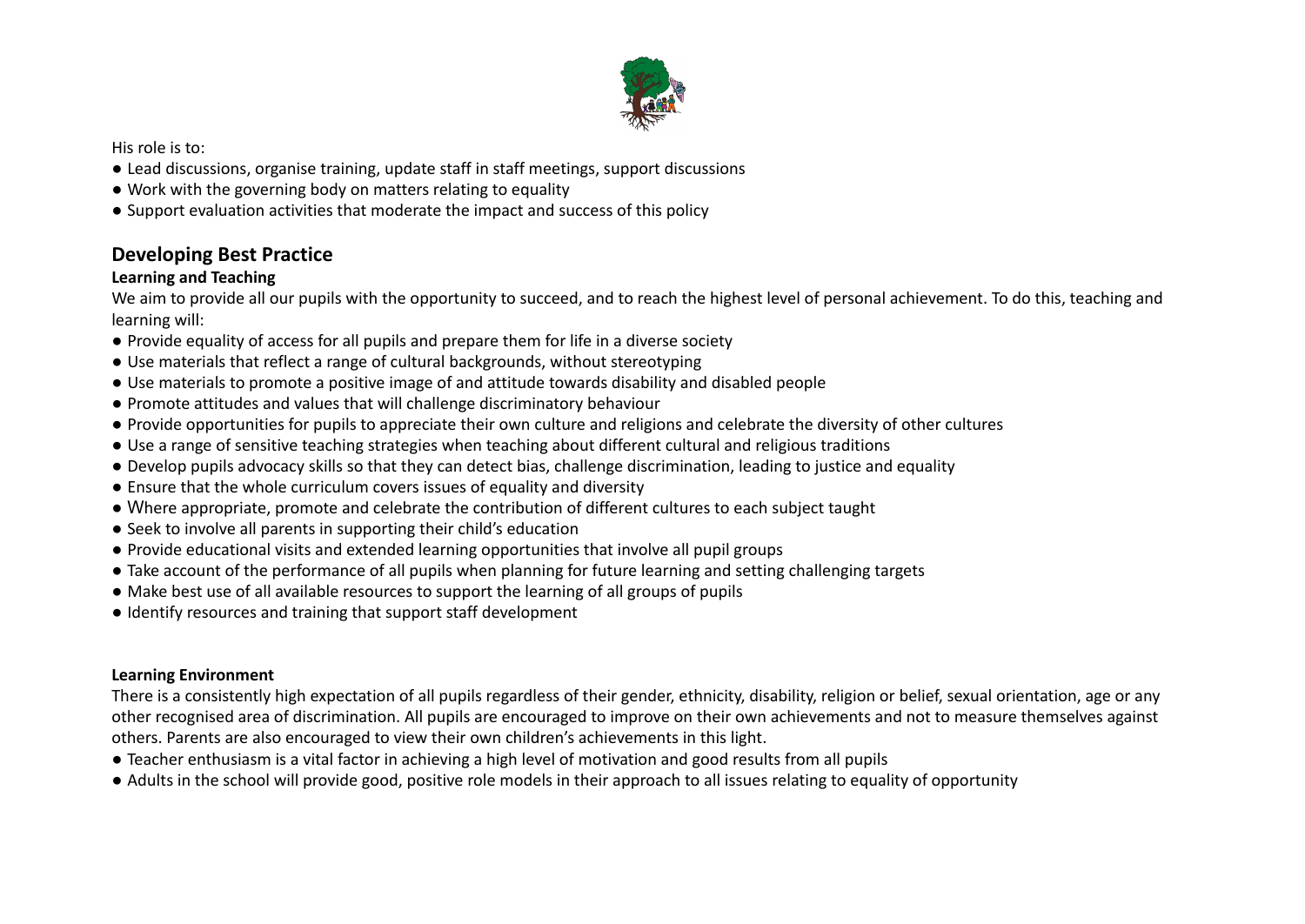

- The school places a very high priority on the provision for special educational needs and disability. We will aim to meet all pupils' learning needs including the more able by carefully assessed and administered programmes of work
- The school provides an environment in which all pupils have equal access to all facilities and resources
- All pupils are encouraged to be actively involved in their own learning
- A range of teaching methods are to be used throughout the school to ensure that effective learning takes place at all stages for all pupil
- Consideration will be given to the physical learning environment both internal and external, including displays and signage

### **Curriculum**

We aim to ensure that:

- Planning reflects our commitment to equality in all subject areas and cross curricular themes promoting positive attitudes to equality and diversity
- Pupils will have opportunities to explore concepts and issues relating to identity and equality
- Steps are taken to ensure that all pupils have access to the mainstream curriculum by taking into account their cultural, backgrounds, linguistic needs and learning styles
- All pupils have access to teaching which recognises attainment and achievement and promotes progression

### **Resources and Materials**

The provision of good quality resources and materials is a high priority. These resources should:

- Reflect the reality of an ethnically, culturally and sexually diverse society
- Reflect a variety of viewpoints
- Show positive images of males and females in society
- Include non-stereotypical images of all groups in a global context
- Be accessible to all members of our school community

When ordering new resources and materials we will consider how they show equality as part of the criteria for best value.

### L**anguage**

We recognise that it is important that all members of the school community use appropriate language which:

- Does not transmit or confirm stereotypes
- Does not offend
- Creates and enhances positive images of particular groups identified at the beginning of this document
- Creates the conditions for all people to develop their self esteem
- Uses accurate language in referring to particular groups or individuals and challenges in instances where this is not the case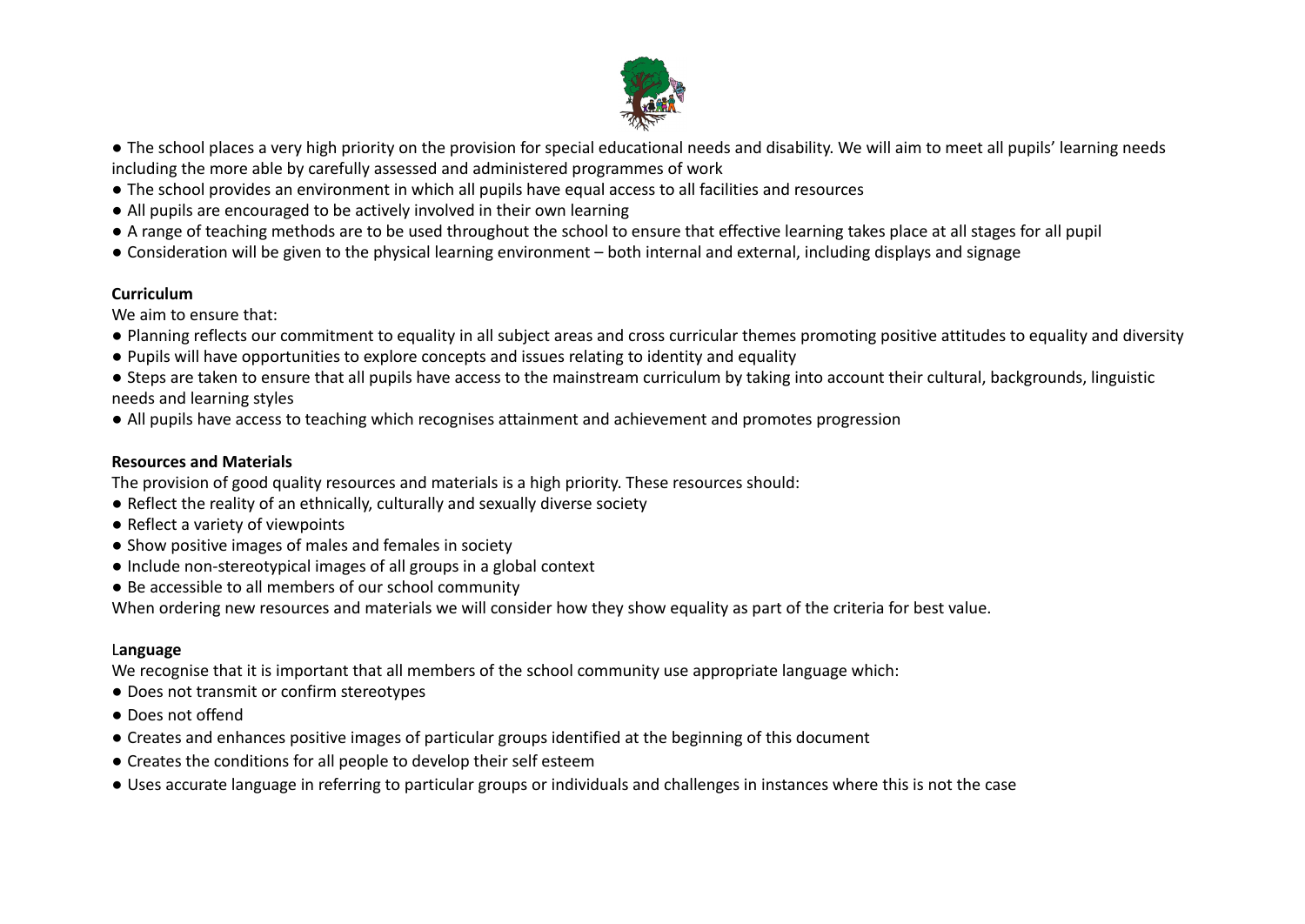

#### **Extended Learning Opportunities**

It is the policy of our school to provide equal access to all activities from an early age. We undertake responsibility for making contributions to extended learning opportunities and are aware of the school's commitment to equality of opportunity (e.g. sports helpers, coach drivers) by providing them with written guidelines drawn from this policy. We try to ensure that all such non-staff members who have contact with children adhere to these guidelines.

#### **Personal Development and Pastoral Guidance**

- Staff take account of gender, ethnicity, disability, religion or belief, sexual orientation, age or any other recognised area of discrimination and the experience and needs of particular groups such as Gypsy, Roma and Traveller, refugee and asylum seeker pupils
- All pupils/staff/parents/carers are given support, as appropriate, when they experience discrimination
- We recognise that perpetrators may also be victims and require support.
- Positive role models are used throughout the school to ensure that different groups of pupils can see themselves reflected in the school community
- Emphasis is placed on the value that diversity brings to the school community rather than the challenges.

#### **Staffing and Staff Development**

We recognise the need for positive role models and distribution of responsibility among staff.

- This must include pupils' access to a balance of male and female staff at all key stages where possible
- We encourage the career development and aspirations of all school staff
- It is our policy to provide staff with training and development, which will increase awareness of the needs of different groups of pupils
- Access to opportunities for professional development is monitored on equality grounds

#### **Staff Recruitment**

● All those involved in recruitment and selection are trained and aware of what they should do to avoid discrimination and ensure equality good practice through the recruitment and selection process

- Equalities policies and practices are covered in all staff inductions
- All temporary staff are made aware of policies and practices
- Employment policy and procedures are reviewed regularly to check conformity with legislation and impact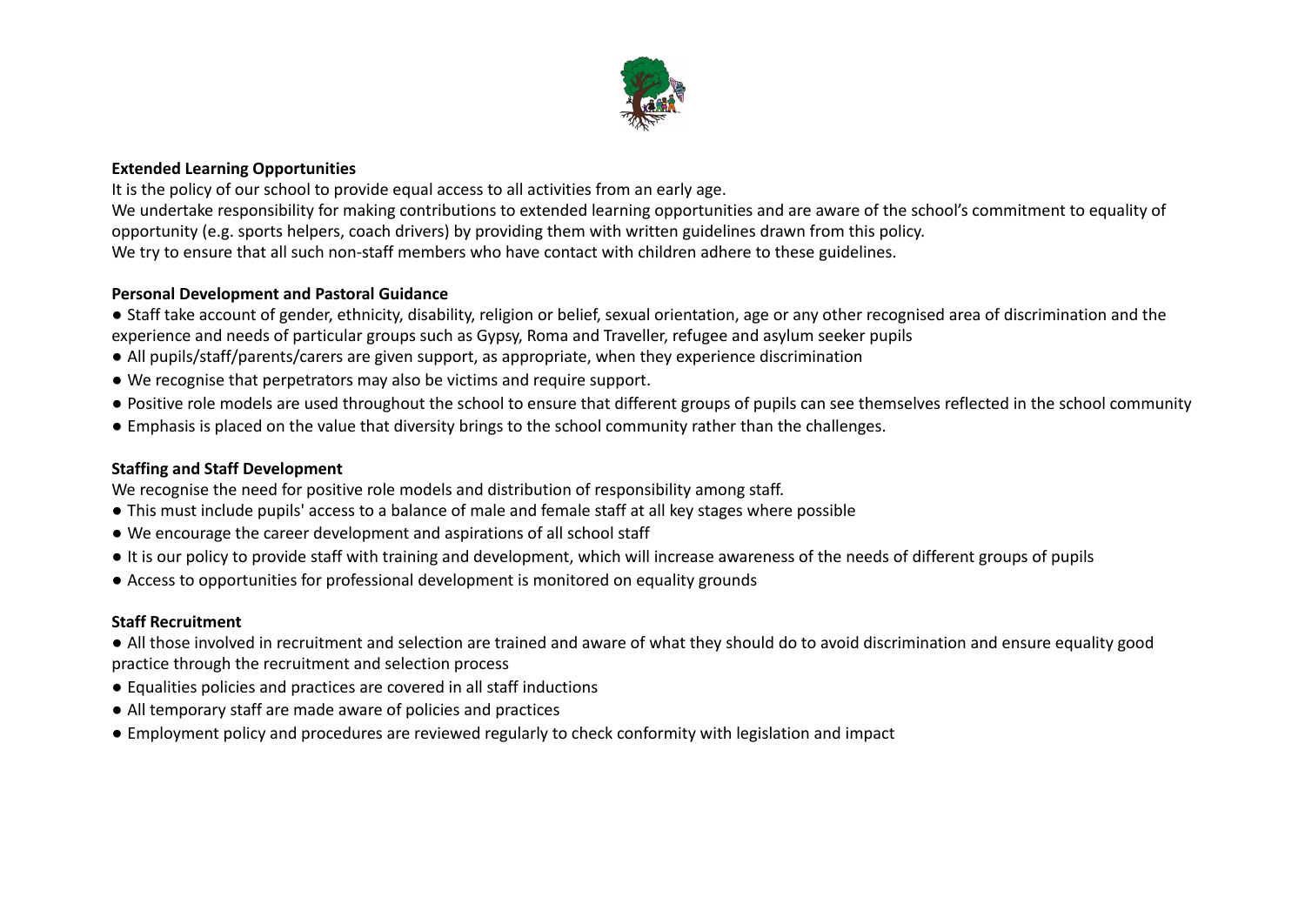

#### Note:

Under the Equality Act 2010, we recognise that, in very limited circumstances, an employer can claim that a certain religious denomination or belief is considered to be a genuine occupational requirement of that role. An aided school may be able to rely on this for some roles in school, in particular those roles that provide spiritual leadership. However this would not apply for all staff in school.

In addition, there are also instances in which a job will qualify for a genuine occupational qualification on the grounds of gender. However, only in very few instances would this be permissible, for example, where the job is likely to involve physical contact with members of the opposite sex, where matters of decency or privacy are involved.

#### **Partnerships with Parents/Carers/Families and the Wider Community**

We will work with parents/carers to help all pupils to achieve their potential.

- All parents/carers are encouraged to participate in the full life of the school.
- Bringing together as required, a group made up of all stakeholders of the school community. This will be developed to support the school with matters related to its equalities duties as well as general self-evaluation.
- Members of the local community are encouraged to join in school activities
- Exploring the possibility of the school having a role to play in supporting new and settled communities

### **Roles and Responsibilities**

- Our governing body will ensure that the school complies with statutory requirements in respect of this policy and action plan
- The Headteacher is responsible for the implementation of this policy, and will ensure that staff are aware of their responsibilities, that they are given necessary training and support and report progress to the governing body
- The Headteacher has day-to-day responsibility for coordinating the implementation of this policy

● Our staff will promote an inclusive and collaborative ethos in the school, challenge inappropriate language and behaviour, respond appropriately to incidents of discrimination and harassment, ensure appropriate support for children with additional needs and maintain a good level of awareness of equalities issues

● All members of the school community have a responsibility to treat each other and staff with respect, to feel valued, and to speak out if they witness or are subject to any inappropriate language or behaviour

● We will take steps to ensure all visitors to the school adhere to our commitment to equality

## **Commissioning and Procurement**